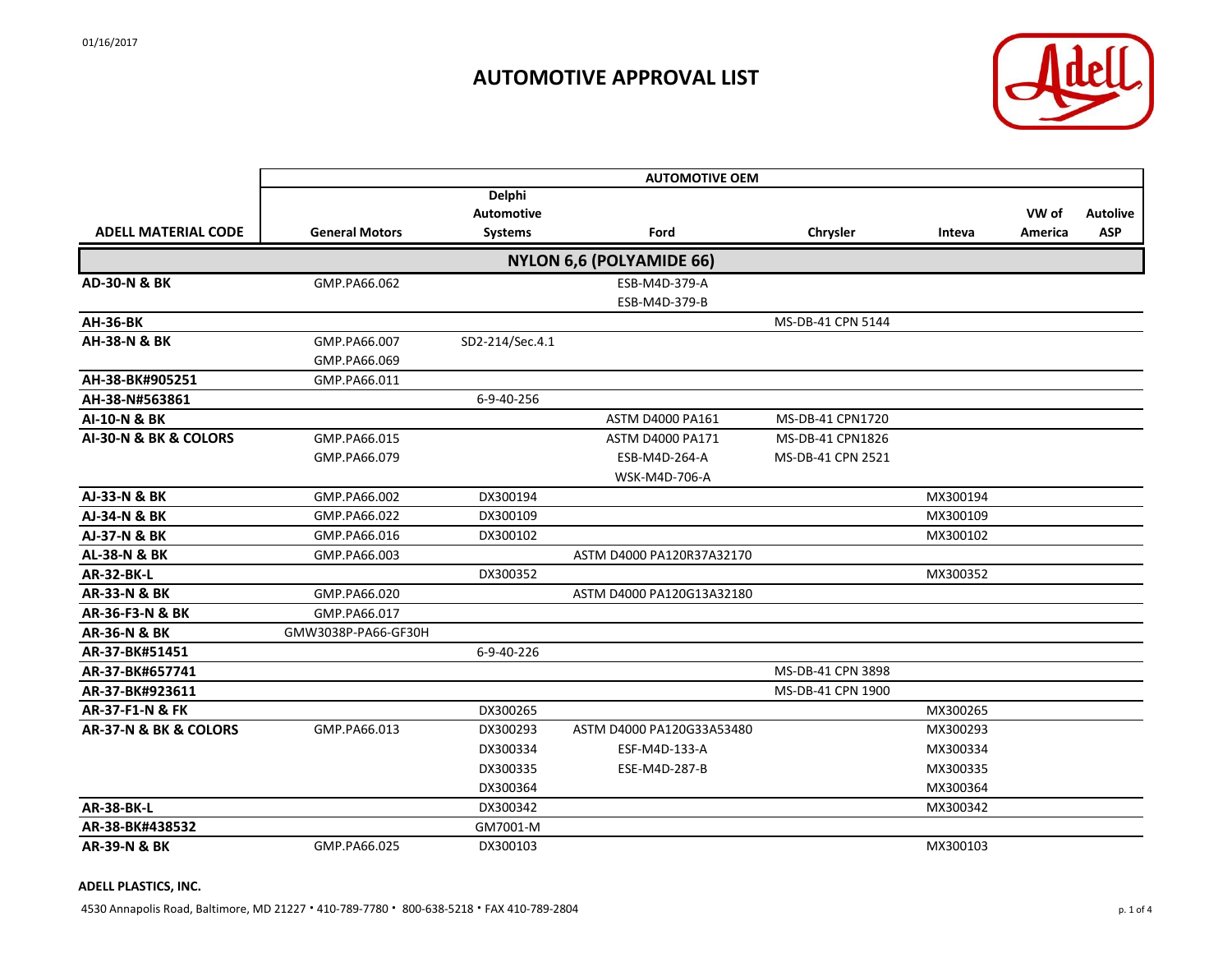

|                            | <b>AUTOMOTIVE OEM</b> |                   |                              |                    |          |         |                 |
|----------------------------|-----------------------|-------------------|------------------------------|--------------------|----------|---------|-----------------|
|                            |                       | <b>Delphi</b>     |                              |                    |          |         |                 |
|                            |                       | <b>Automotive</b> |                              |                    |          | VW of   | <b>Autolive</b> |
| <b>ADELL MATERIAL CODE</b> | <b>General Motors</b> | <b>Systems</b>    | Ford                         | Chrysler           | Inteva   | America | <b>ASP</b>      |
|                            | GMP.PA66/6.003        | DX300136          |                              |                    | MX300136 |         |                 |
| <b>AR-310-N &amp; BK</b>   | GMP.PA66.010          | DX300093          |                              |                    | MX300093 |         |                 |
| <b>AS-10-N &amp; BK</b>    | GMP.PA66.005          |                   | ASTM D4000 PA111             |                    |          |         |                 |
| <b>AS-30 COLORS</b>        | GMP.PA66.014          |                   |                              |                    |          |         |                 |
| <b>AS-30-N &amp; BK</b>    | GMP.PA66.018          |                   | ASTM D4000 PA121             | MS-DB-41 CPN 3324  |          |         |                 |
|                            |                       |                   | ESB-M4D-150A                 |                    |          |         |                 |
| AS-30-V1-N & BK            |                       | DX300200          |                              |                    | MX300200 |         |                 |
| <b>AS-40-N &amp; BK</b>    |                       |                   | ASTM D4000 PA131             |                    |          |         |                 |
| <b>AS-70-BK</b>            | GMP.PA66.030          | DX300192          |                              |                    | MX300192 |         |                 |
| AT-13                      |                       |                   |                              | MS-DB-41 CPN 1855  |          |         |                 |
|                            |                       |                   |                              | MS-DB-41 CPN 2306  |          |         |                 |
| AT-33-N & BK               | GMP.PA66.057          | DX300188          |                              | MS-DB-41 CPN 2184  | MX300188 |         |                 |
| AT-33-RC-BK                | GMP.PA66.045R         |                   |                              |                    |          |         |                 |
| <b>AW-37-N &amp; BK</b>    | GMP.PA66/6.002        |                   |                              |                    |          |         |                 |
| <b>AW-77-BK</b>            | GMP.PA66/6.004        | DX300137          |                              |                    | MX300137 |         |                 |
|                            |                       |                   | <b>NYLON 6 (POLYAMIDE 6)</b> |                    |          |         |                 |
| <b>BH-38-N &amp; BK</b>    | GMP.PA6.011           | DX300195          |                              |                    | MX300195 |         |                 |
| <b>BI-10-N &amp; BK</b>    |                       |                   | <b>ASTM D4000 PA272</b>      |                    |          |         |                 |
| <b>BI-30-N &amp; BK</b>    | GMP.PA6.005           | DX300189          | <b>ASTM D4000 PA282</b>      | MS-DB-41 CPN 2221  | MX300189 |         |                 |
|                            |                       |                   |                              | MS-DB-41 CPN 4056  |          |         |                 |
| <b>BL-28 COLORS</b>        | GMP.PA6.001           |                   |                              |                    |          |         |                 |
| <b>BL-35-N &amp; BK</b>    |                       | DX300268          |                              | MS-DB-41- CPN 4723 | MX300268 |         |                 |
| <b>BL-38-N &amp; BK</b>    | GMP.PA6.012           |                   | ASTM D4000 PA220R40A32160    |                    |          |         |                 |
|                            | GMP.PA6.035           |                   | ESB-M4D-353-A3               |                    |          |         |                 |
| <b>BL-78-N &amp; BK</b>    | GMP.PA6.013           | DX300376          |                              |                    | MX300376 |         |                 |
| <b>BR-23-N &amp; BK</b>    | GMW15702-110007       |                   |                              |                    |          |         |                 |
| <b>BR-33-N &amp; BK</b>    | GMP.PA6.006           | DX300197          |                              |                    | MX300197 |         |                 |
| <b>BR-37-N &amp; BK</b>    | GMP.PA6.009           | DX300198          | ESB-M4D-133-A                |                    | MX300198 |         |                 |
| <b>BR-37-RC</b>            |                       | DX300394          |                              |                    | MX300394 |         |                 |
| <b>BR-38-BK-L</b>          |                       | DX300341          |                              |                    | MX300341 |         |                 |
| <b>BR-310-BK</b>           |                       |                   |                              | MS-DB-41 CPN 3504  |          |         |                 |

#### **ADELL PLASTICS, INC.**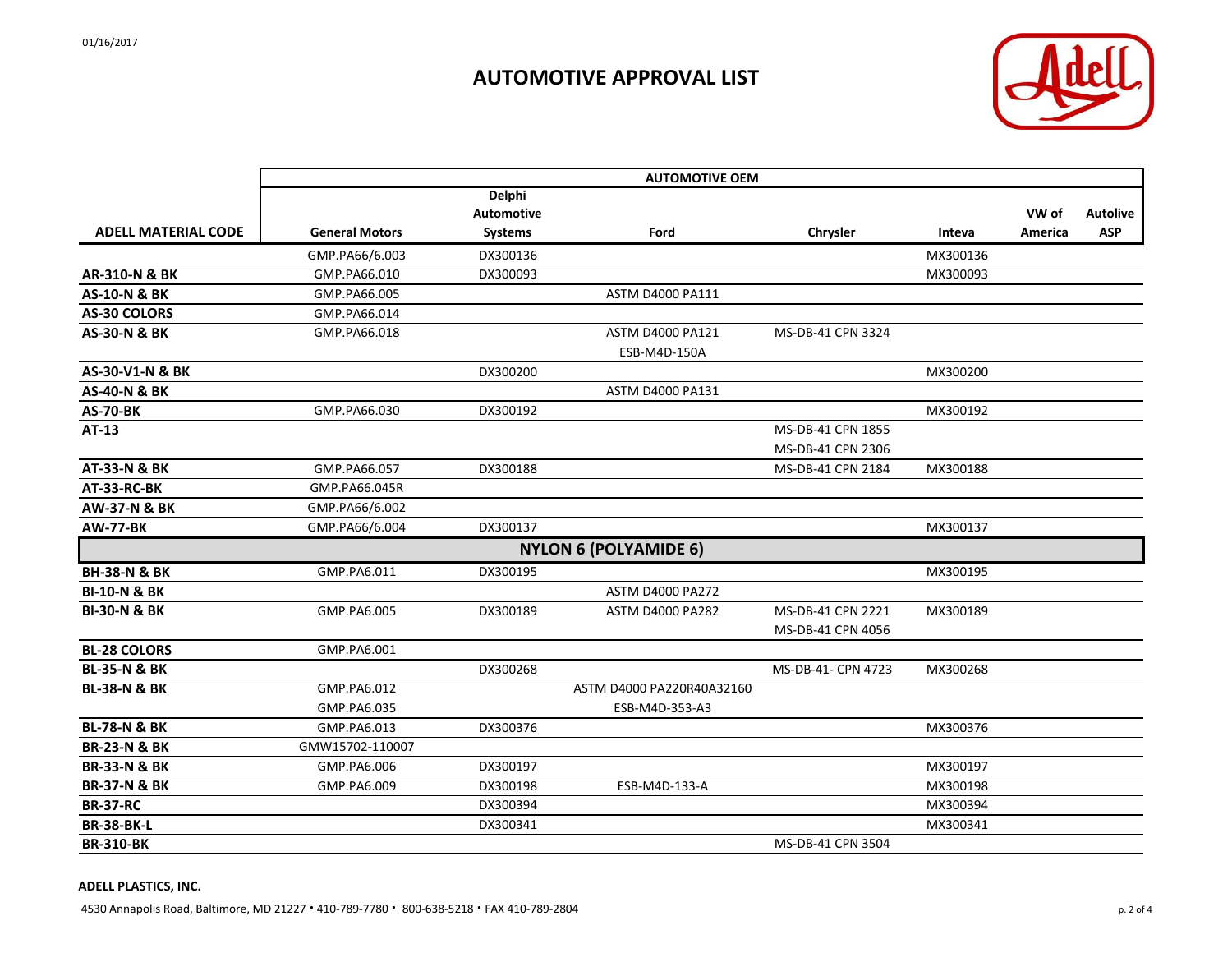

|                            | <b>AUTOMOTIVE OEM</b>   |                 |                         |                    |          |                 |                 |
|----------------------------|-------------------------|-----------------|-------------------------|--------------------|----------|-----------------|-----------------|
|                            |                         | <b>Delphi</b>   |                         |                    |          |                 |                 |
|                            |                         | Automotive      |                         |                    |          | VW of           | <b>Autolive</b> |
| <b>ADELL MATERIAL CODE</b> | <b>General Motors</b>   | <b>Systems</b>  | Ford                    | Chrysler           | Inteva   | America         | <b>ASP</b>      |
| <b>BS-10-N &amp; BK</b>    |                         |                 | <b>ASTM D4000 PA212</b> |                    |          |                 |                 |
| <b>BS-30-BK EXT</b>        | GMP.PA6.003             |                 |                         |                    |          |                 |                 |
| <b>BS-30-N &amp; BK</b>    | GMP.PA6.008             | DX300196        | <b>ASTM D4000 PA222</b> |                    | MX300196 | <b>TLVW 534</b> |                 |
|                            |                         |                 | <b>ASTM D4000 PA223</b> |                    |          |                 |                 |
| <b>BS-40-N &amp; BK</b>    |                         |                 | <b>ASTM D4000 PA232</b> |                    |          |                 |                 |
|                            |                         |                 | ESF-M4D-78-A            |                    |          |                 |                 |
| <b>BY-10-N</b>             |                         |                 | ESA-M4D-429-A1          |                    |          |                 |                 |
| <b>BZ-37-BK</b>            |                         | DX330004        |                         |                    | MX330004 |                 |                 |
|                            |                         |                 | <b>NYLON 6,12</b>       |                    |          |                 |                 |
| <b>CR-33-V3-BK</b>         | GMP.PA6/12.006          |                 |                         |                    |          |                 |                 |
|                            |                         |                 | <b>POLYPROPYLENE</b>    |                    |          |                 |                 |
| EA-34-N & BK               | GMP.PP.008              | DX300094        |                         |                    | MX300094 |                 |                 |
|                            | GMW16528P-PP-TD20       |                 |                         |                    |          |                 |                 |
| EA-38-N & BK               | GMP.PP.030              |                 |                         |                    |          |                 |                 |
| EL-35-N & BK (HM)          |                         | DX300398        |                         |                    | MX300398 |                 |                 |
| <b>EL-37-N &amp; BK</b>    | GMP.PP.032              | DX300385        |                         | MS-DB-500 CPN 4505 | MX300385 |                 |                 |
|                            | GMW16606P-PP-(M15+GF20) |                 |                         |                    |          |                 |                 |
| <b>ER-33-N &amp; BK</b>    |                         | DX300075        |                         |                    | MX300075 |                 |                 |
| <b>ER-34-N &amp; BK</b>    | GMP.PP.075              | SD2-189/Sec.4.8 |                         | MS-DB-500 CPN 3575 |          |                 |                 |
|                            | GMW16607P-PP-GF20       |                 |                         |                    |          |                 |                 |
| <b>ER-36-N &amp; BK</b>    | GMP.PP.009              | DX300037        |                         | MS-DB-500 CPN 3580 | MX300037 |                 |                 |
|                            | GMP.PP.017              | DX300049        |                         |                    | MX300049 |                 |                 |
|                            | GMW16607P-PP-GF30       |                 |                         |                    |          |                 |                 |
| <b>ER-37-N</b>             |                         | SD2-189/Sec.4.5 |                         |                    |          |                 |                 |
| ER-38-N & BK (HM)          | GMW16607P-PP-GF40       | DX300354        |                         |                    | MX300354 |                 |                 |
| <b>EZ-34-BK</b>            |                         | M-9586-28       |                         |                    |          |                 |                 |
| <b>EZ-34-RC-BK</b>         |                         |                 | WSS-M4D-959-A           |                    |          |                 |                 |
| <b>EZ-38-BK</b>            |                         | M-9586-17       |                         |                    |          |                 |                 |
| <b>RA-34-N &amp; BK</b>    | GMP.PP.045              | DX300261        |                         |                    | MX300261 |                 |                 |
|                            | GMW16456P-PP-TD20       | DX300262        |                         |                    | MX300262 |                 |                 |
| <b>RA-34-WT</b>            |                         | M-9586-050      |                         |                    |          |                 |                 |
|                            |                         |                 |                         |                    |          |                 |                 |

#### **ADELL PLASTICS, INC.**